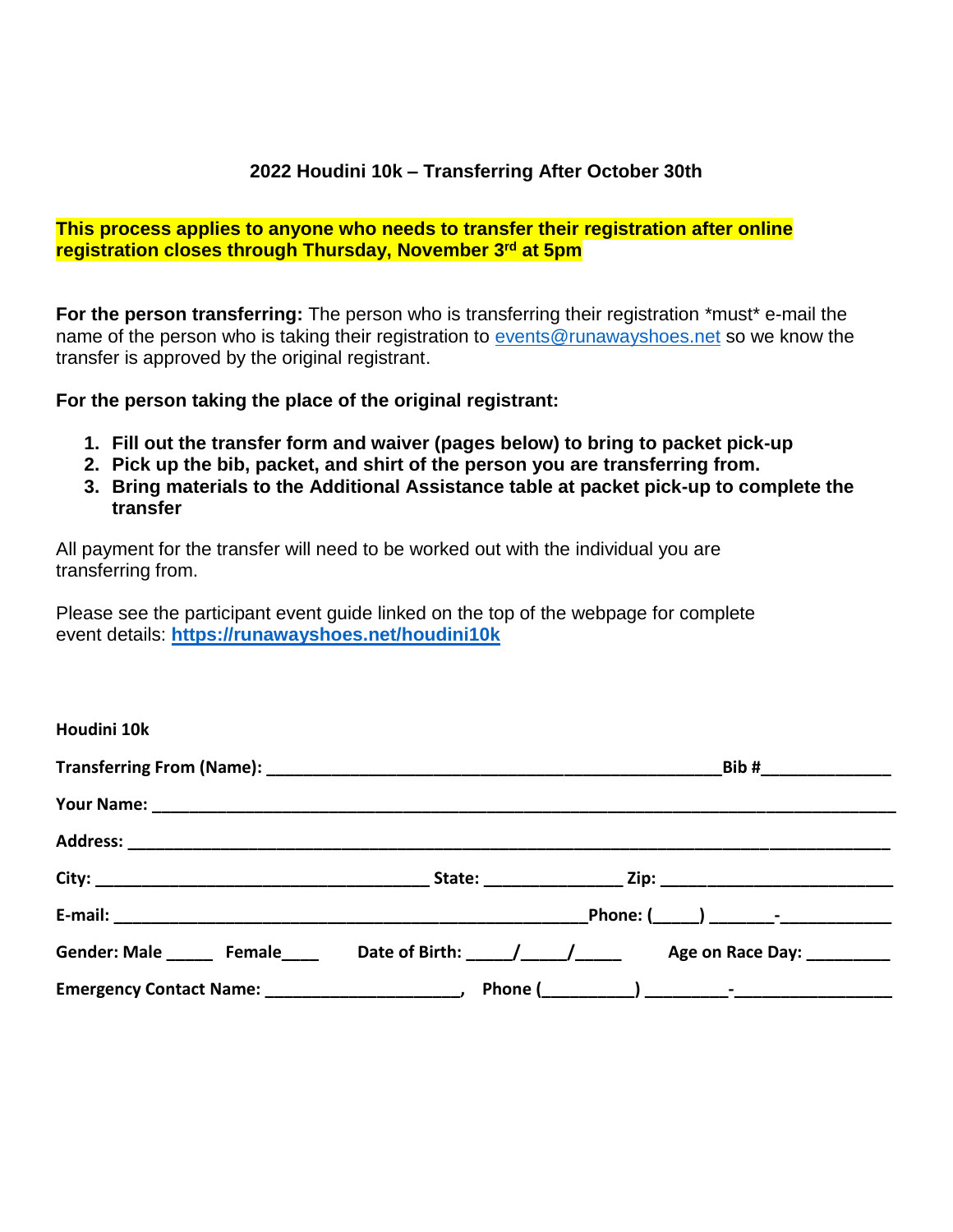# **RACE LIABILITY WAIVER FOR THE** *Houdini 10k*

By participating in this race event and signing below, I understand, agree, warrant and covenant as follows:

**1. Authority to Register and/or to Act as Agent**. I represent and warrant to **Run Away Events** ("Mercury's Flight LLC") that I have full legal authority and right to complete this event registration on behalf of myself and/or any party that I am registering for this event (the "Registered Parties"), including the full authority to make use of the credit or debit card to which registration fees will be charged. As used in this Waiver, "Mercury's Flight LLC" refers to Run Away Events and any and all subsidiaries, affiliated entities, or entities that control or are controlled by Run Away Events singly or together and its officers, employees, contractors, subcontractors and agents.

I represent that if I am registering a child under the age of 18 or an incapacitated adult, I represent and warrant that (1) I am the parent or assigned legal guardian of such party; (2) I have the legal authority to enter into this agreement on their behalf; and (3) by proceeding with this event registration, I agree that the terms of this Agreement and Waiver shall apply equally to all parties that I registered/the Registered Parties. By registering a child under 13, I agree and consent to the collection of that child's information which I am providing for the purposes of registration for participation in this event.

#### **2. Applicable Rules for the Race:**

- I acknowledge that this is a timed event and there will be no awards for places and or age groups.
- I acknowledge and agree that I will follow all other additional rules that are either: (1) posted or given to me prior to the event at the time of sign-up and/or at the time of registering or signing in for the race; (2) announced by the race organizers on the day of the event; or (3) any rules told to me by any race officials, safety officers, or anyone else officially helping to administer the race.
- I acknowledge there are no re-runs or refunds for this event if weather or any other act of God does not allow for the event to go on.
- **3. Liability Waiver:** By participating in the race event and signing this Waiver, I hereby acknowledge and agree that running a race and participating in any type of race, race, or event is a hazardous activity. I should not enter and run unless I am medically able, properly conditioned, and properly trained for the event. I also acknowledge that if this is a road race, I know and acknowledge that traffic is likely to be on and/or immediately adjacent to the course, and as such, I assume all of the necessary risks of running in and around traffic. By participating in the race event and signing this Waiver, I am specifically assuming any and all risks associated with participating in this event, including but not limited to, all falls, contact with other participants, the effects and stresses of the race and of the weather, all conditions of the walkways and roads, any and all medical conditions related to heat/cold or hydration, and to all such other risks inherent in participating in an athletic event of this kind and nature. Furthermore, I agree to follow all instructions of the event, yield to any and all emergency vehicles and emergency personal during the course of the event, and not to obstruct the course, progress and enjoyment of others, and not to go back onto the course after finishing the race. Knowing these facts, and in consideration of your accepting my entry, I hereby for myself, my heirs, executors, administrators or anyone else who might assert or attempt to assert any claim on my behalf, covenant not to sue, and waive and release and discharge Run Away Shoes, Mercury's Flight, LLC, Houdini 10k, its owners, employees, and assigns, all race sponsors, race officials, and volunteers, in addition to all of their agents, employees, assigns or anyone acting for or on their behalf (the "Releasees") from any and all claims or liability for any personal injury, property damage, or death of any kind or nature whatsoever arising out of, or in the course of, my participating in, or the participation of the Registered Parties in this event. This release and waiver extends to all claims of every kind or nature whatsoever, foreseen or unforeseen, known or unknown.

**I UNDERSTAND AND AGREE THAT PARTICIPATION IN THE EVENT IS POTENTIALLY HAZARDOUS, AND THAT A REGISTERED PARTY SHOULD NOT PARTICIPATE UNLESS THEY ARE MEDICALLY ABLE AND PROPERLY TRAINED. I UNDERSTAND THAT EVENTS MAY BE HELD OVER PUBLIC ROADS AND FACILITES OPEN TO THE PUBLIC DURING THE EVENT AND UPON WHICH HAZARDS ARE TO BE EXPECTED. PARTICIPATION CARRIES WITH IT CERTAIN INHERENT RISKS THAT CANNOT BE ELIMINATED**